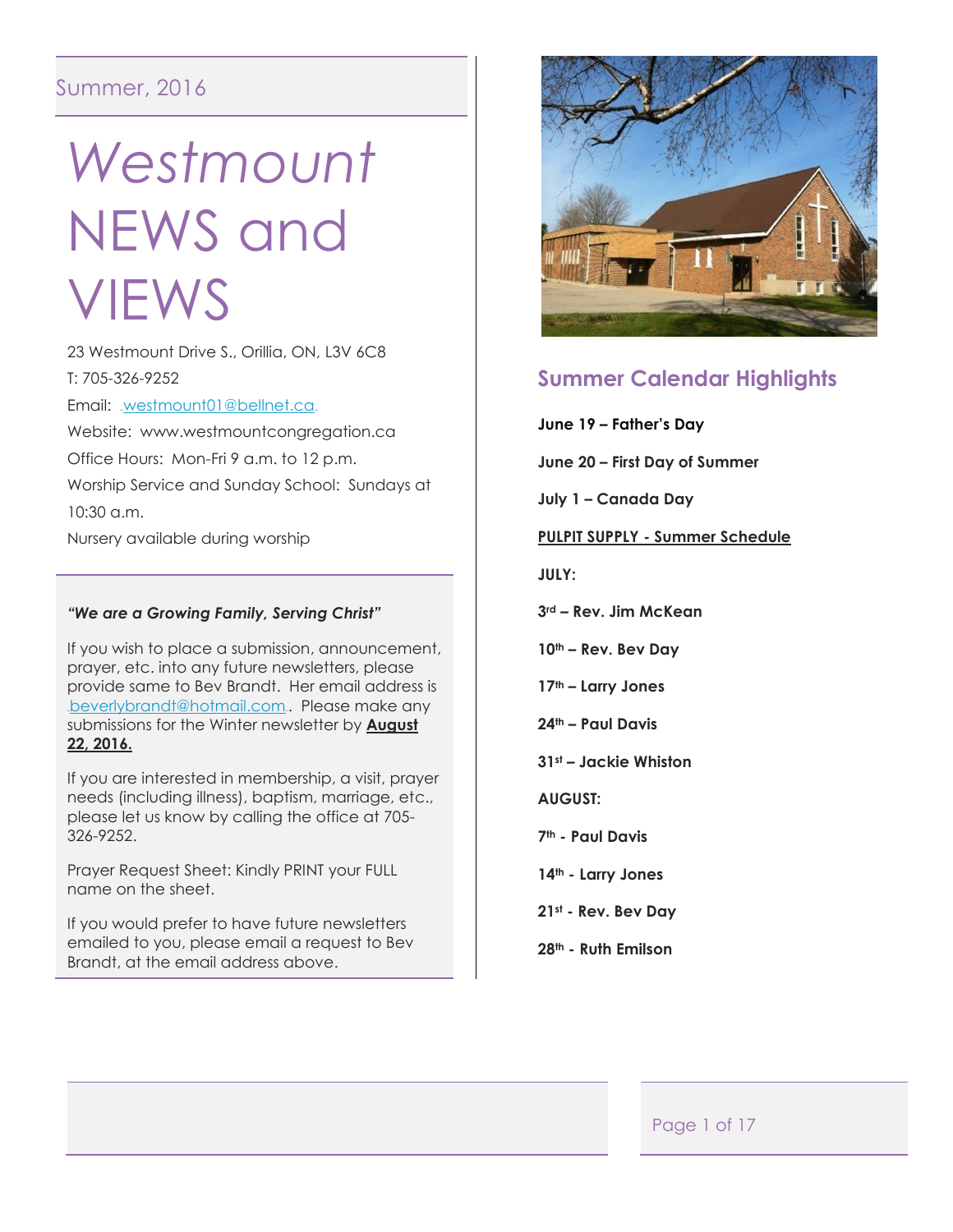# **Minister's Message**

# **John 21:1-14 Jesus Comes to His Failed Disciples**

Jesus rose from the dead. And He told His disciples to go to Galilee so that He would meet them in there.

So His disciples went to Galilee and had waited for Him. But Jesus did not come in time. They had been sitting around for a while and unsure what to do.

It was at that moment that Peter broke the silence. He said, "I'm going out to fish." And the other disciples said unanimously, "We'll go with you." And seven disciples went out to fish.

Here comes a question. Why did they go back to fishing? Aren't they the disciples who had seen the risen Christ? Yes, they saw the resurrected Christ, not once but twice.

Then why did they abandon the Lord's expectation? Why did they return to their former life?

Maybe because of the recurring memories of their own failures. Maybe because they could not get their own betrayals out of their minds.

As all of you know, Peter denied the Lord three times. He did it only hours after proudly speaking openly that he would not deny Him even if everyone else denied the Lord. And all the other disciples said the same.

But what happened? Exactly on that night all of them slept while their Lord was praying in agony in the Garden of



- **The Awesome Revelation CD's are still available! Cost is \$20 each. Supply is limited so get yours soon! See Heather McBride or Shelley Davis for more information!**
- **Quilters meet in the church lounge every Tuesday and Thursday from 8 a.m. to 11:30 a.m. – Come Join Us!**



**Call UNLIMITED TECHNOLOGY SOLUTIONS for PC Repairs, Installations, Upgrades, Wireless Networks, Websites and much more!**

**Visit us @ [www.unlimitedtech.ca](http://www.unlimitedtech.ca/)**

**Or contact Joshua Burns at:**

**Phone: (705) 330-1088**

**Email: [joshua@unlimitedtech.ca](mailto:joshua@unlimitedtech.ca)**

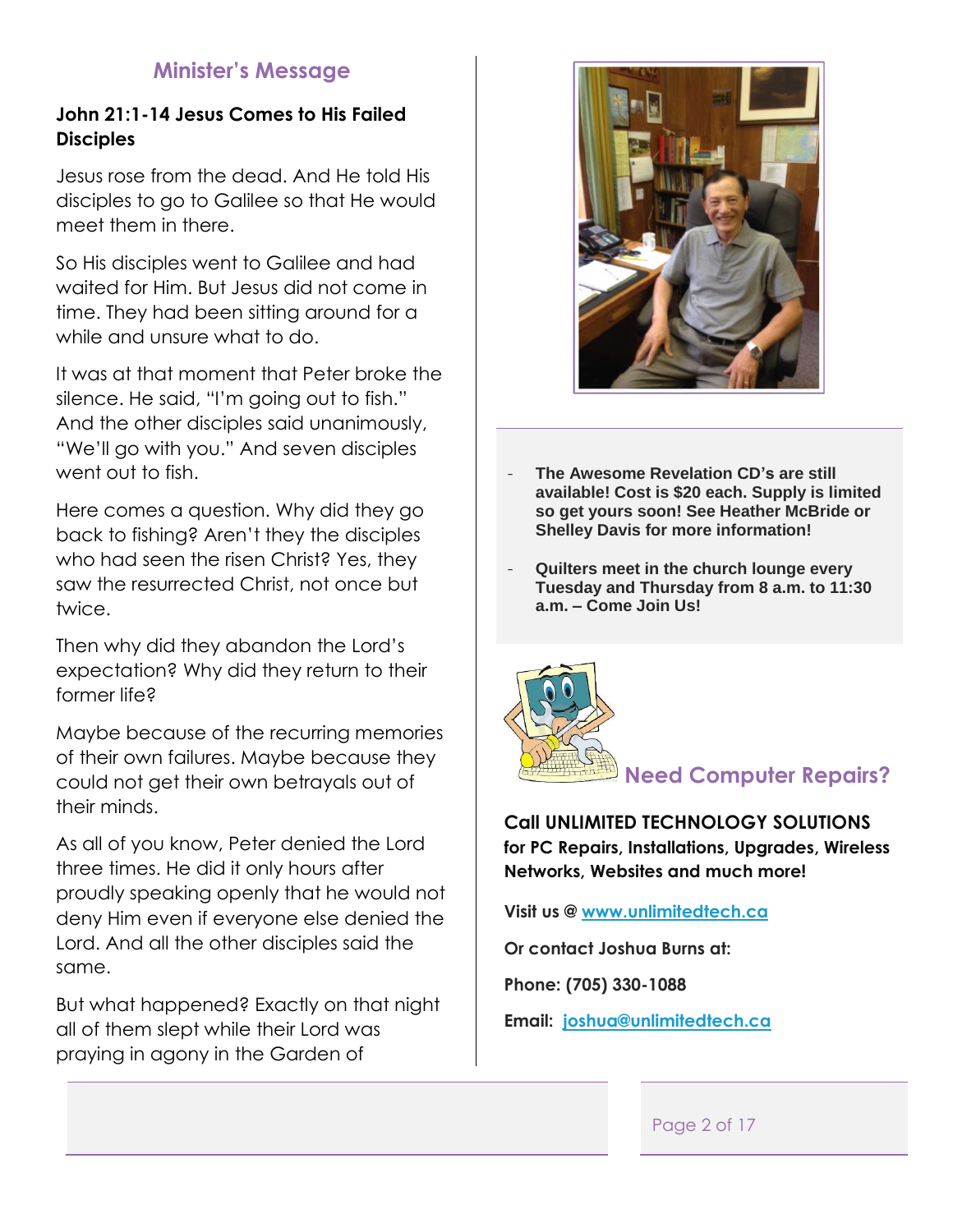Gethsemane. And they ran away when Jesus was arrested. And they even did not show up when the Lord was crucified on the hill of Golgotha.

My friends, do you know that the more you care about someone, the greater is your shame? If you truly love someone, the thought that you have abandoned your promise may be unbearable. You might hate yourself.

That's why Peter said, "I'm going out to fish." In other words, he said, "I want to break my relationship with Jesus. I am going back to my fishing job. I don't deserve to be called a fisher of man. I am merely a fisher."

Peter was turning back to his old work. He tried to delete his memory with Jesus. He felt he had failed terribly. He lost confidence in himself. And the rest of the guys felt in the same way.

So what happened?

They spent the whole night fishing. But when the morning sun came up, they had caught nothing. That means, they experienced more terrible failure! It was an impossible thing that all of them got not even one small fish through the whole night's toil.

It was at that very moment that Jesus appeared in front of them. Our Lord came to reinstate them.

But their present failure of fishing only added to their feeling of previous failure. So they did not even notice that our Lord was there.

They were only looking at their own failure and misery! They were overwhelmingly preoccupied by their own faults and shames.

My friends, the sense of failure can hold us in a grip that may distort our whole mission.

Probably the disciples might have assumed they had lost favour with Jesus.

But Jesus loves us more than we love Him. It is impossible for Him not to love us because He died for us while we were still sinners. And it is impossible for Him not to help us because He treats us His dear friends.

So Jesus called out to them, "Friends, haven't you any fish?"

"No", they answered.

"Throw your net on the right side of the boat and you will find some."

Jesus did not give them a mere suggestion. It was a firm promise that they would definitely find fish if they only listened to His words.

When they obeyed, they could not get the net into the boat because there were so many big fish in the net.

After they dragged the net ashore, they saw a fire of burning coals there with fish and bread on it.

Jesus invited them to the breakfast. He took the bread and gave it to them. He did the same with the fish. None of the disciple spoke. But they knew once again they were forgiven by the Lord! Their relationship with the Christ was restored!

When I visited Lake Galilee, I saw the rock that Jesus prepared the breakfast for His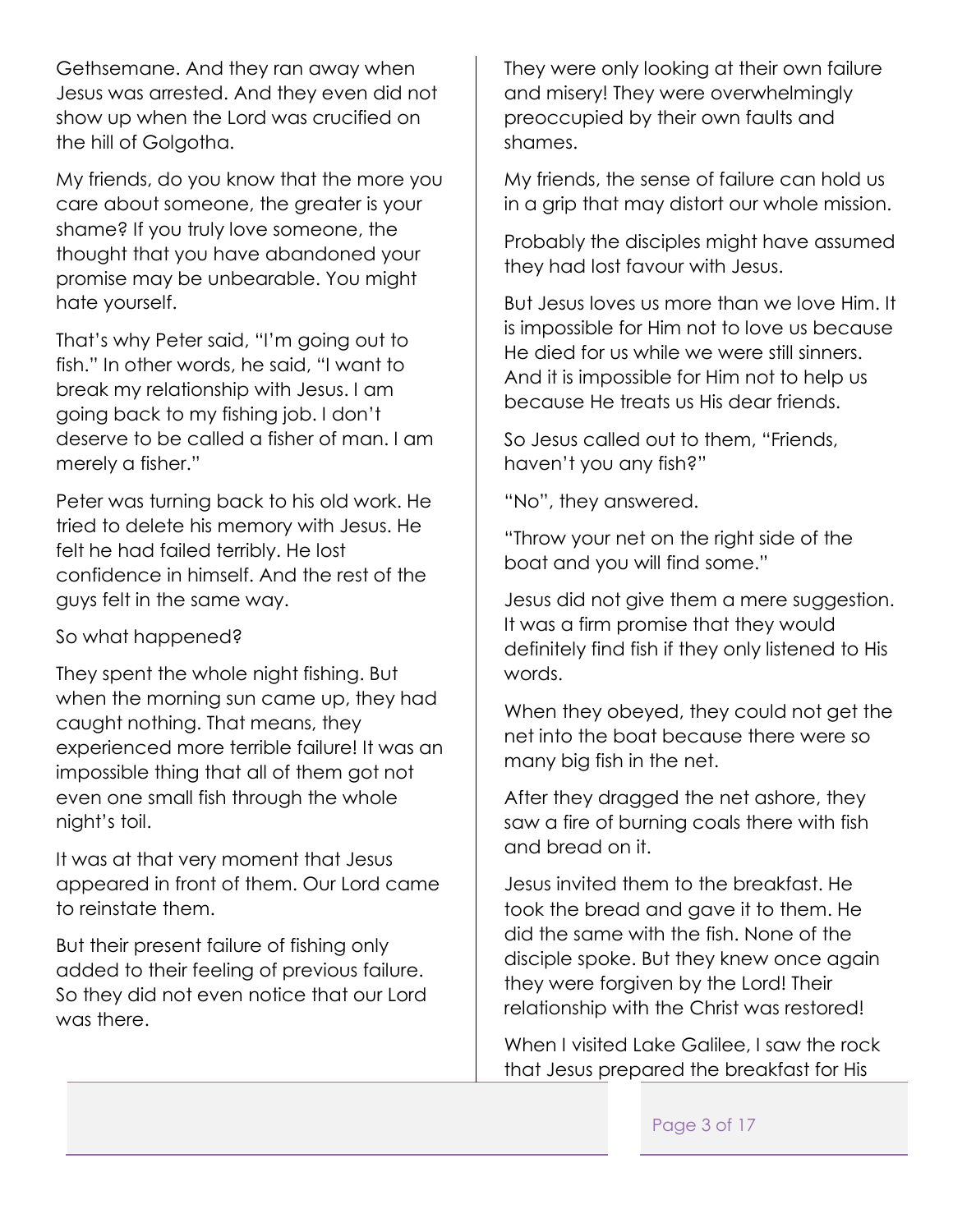disciples. People called it Mensa Christi (Latin: the Table of Christ). O, it was a clear manifestation of Christ's unfailing love toward His failed disciples!

I want to conclude my message with a poem, titled "And God Said If".

(Written by an anonymous poet)

If you never felt pain, Then how would you know that I'm a Healer?

If you never went through difficulty, How would you know that I'm a Deliverer?

If you never had a trial, How could you call yourself an overcomer?

If you never felt sadness, How would you know that I'm a Comforter?

If you never made a mistake, How would you know that I'm forgiving?

If you never were in trouble, How would you know that I will come to your rescue?

If you never were broken,

Then how would you know that I can make you whole?

If you never had a problem, How would you know that I can solve them?

If you never had any suffering, Then how would you know what I went through?

If you never went through the fire, Then how would you become pure? If I gave you all things, How would you appreciate them? If I never corrected you, How would you know that I love you? If you had all power, Then how would you learn to depend on me? If your life was perfect, Then what would you need me for?



Page 4 of 17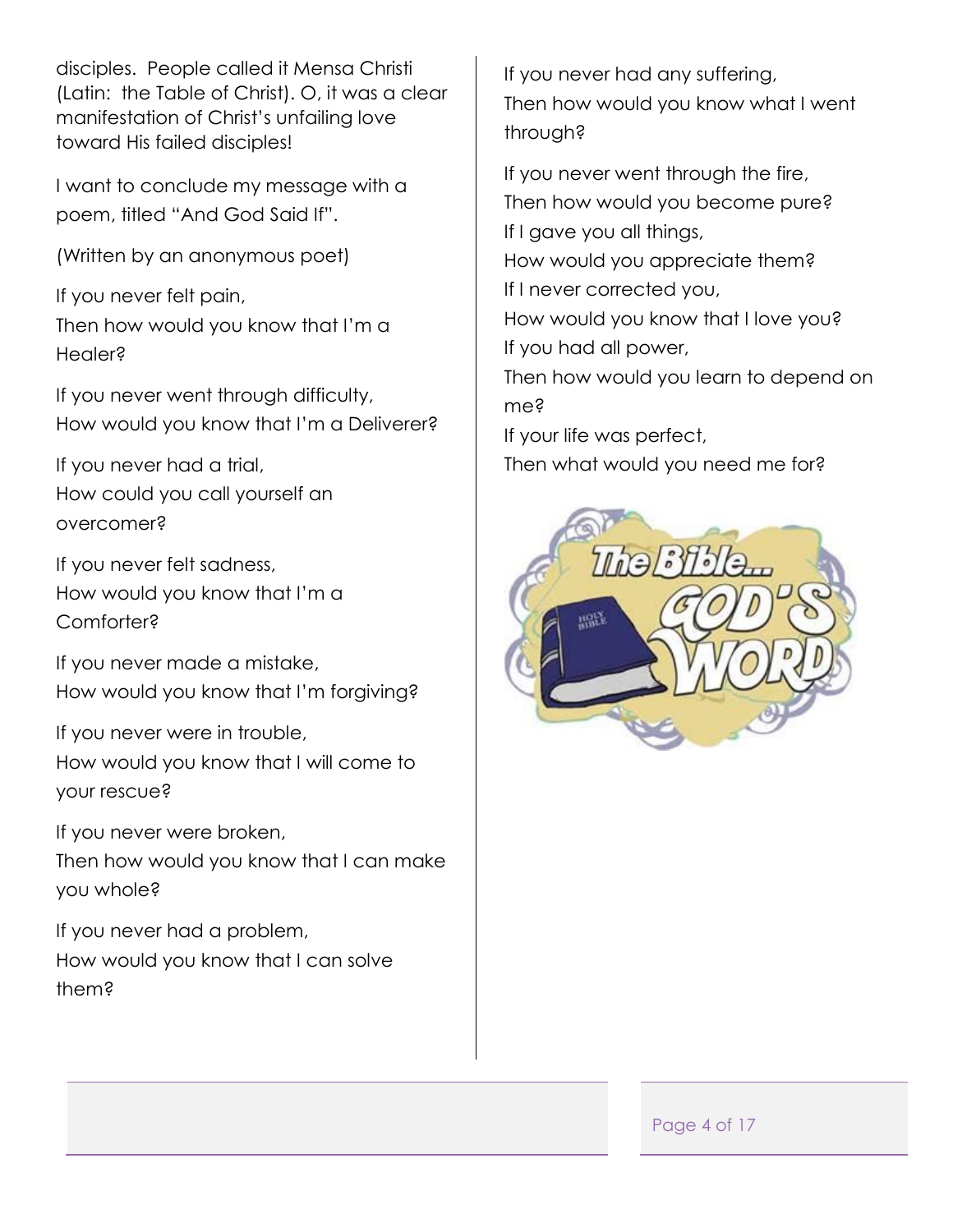# **National Back to Church Sunday**



Back to Church Sunday is a campaign strategically designed to help churches reach out and invite everyone to try church again. This powerful movement encourages church attendance by inspiring and empowering church members to invite their neighbors, friends and loved ones to a special Sunday service designed just for them. Westmount

Congregation will once again be participating in the **National Back to Church Sunday Campaign** -

September 18th, 2016. Rev. Bev Day will be presiding and



there will be a pot luck lunch after the service. Stay tuned for more details and start thinking about whom (family, friends, neighbours or strangers) you will invite to share in our worship service and discover or rediscover a relationship with God through Jesus Christ in our welcoming church community.

*"Remember success is measured not so much by how many come but by how many are asked. If we don't ask who will? Whether people accept our invitation or not is between them and the Holy Spirit."*

**Jackie Whiston,** on behalf of Westmount Worship Committee

# **CHANGES AT WESTMOUNT**

#### **Rev. Young Rhee**

Rev. Rhee has been at Westmount for the past 5 years and now is retiring. His last Sunday will be June 26 with a pot luck lunch following. So much has happened in those 5yrs to both our building structure as wells as the lives of those who worship here. Rev. Rhee set out to help us to become disciplines, disciples of Jesus Christ, to grow in our faith and to love one another. I am so thankful that God knew just what we needed in a Minister and brought Young to us. Let's give him a warm send off.

#### **Rev. Jim McKean**

Rev. McKean will be our Supervising Minister starting July 1 after Rev. Rhee's retirement. During the time of our search for a new Minister Rev. McKean will be here to support our council and be available for consulting on church emergencies. Rev. McKean is a retired United Church Minister and is a member of the St. Paul's Center.

Rev. McKean will be leading worship on Sunday July 3, let's give him a warm welcome.

#### **Rev. Bev Day**

Following Rev. Rhee's retirement on July 1st, Rev. Bev Day will be here to assistant us with the day to day running of our congregation.

During this transition time while we are searching for a new Minister Bev will be available for pastoral care and to help with administration duties, as well as pulpit supply.

Most of you will have known Bev from her long time pass membership here at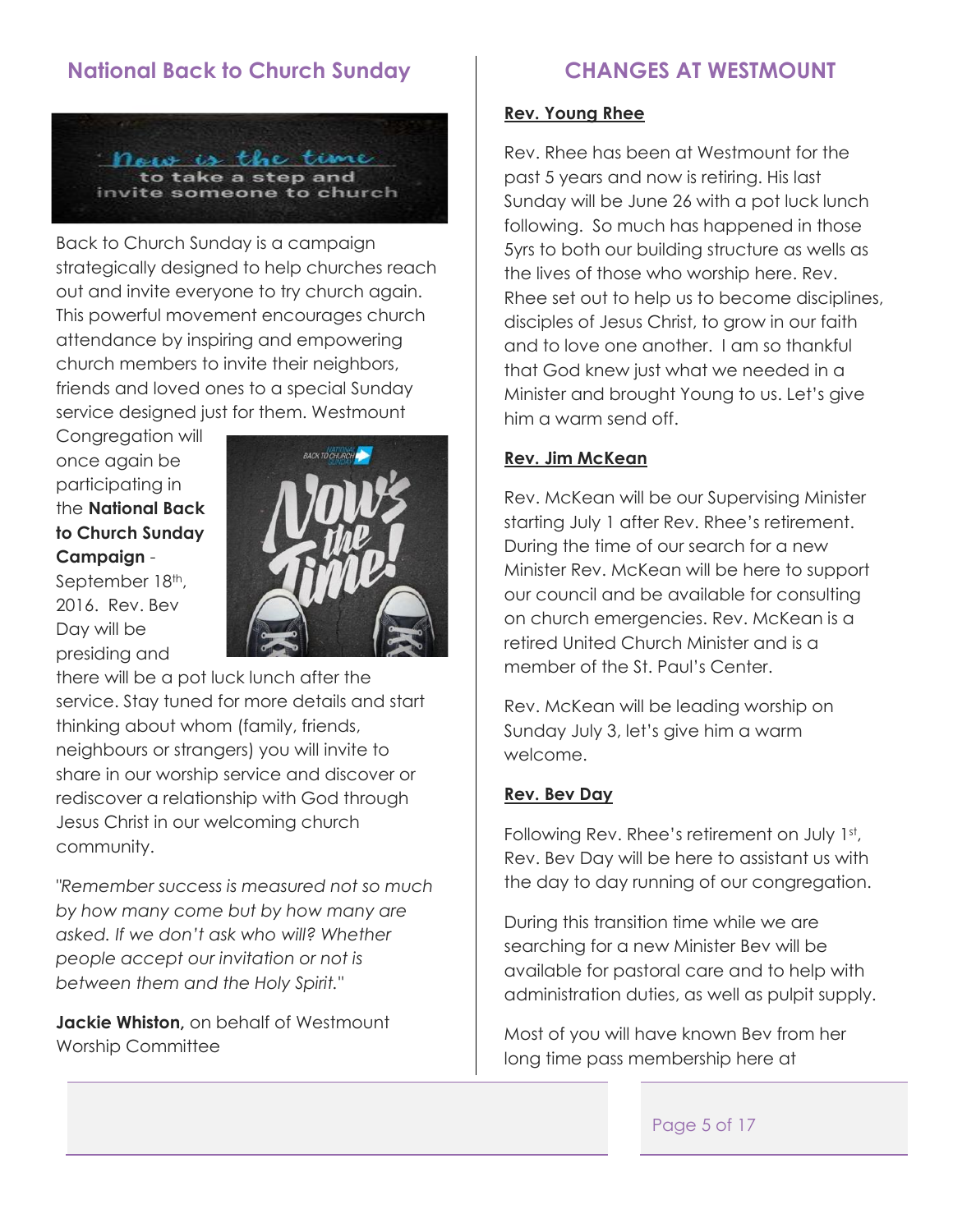Westmount. Some however may have met her at the Alpha course last fall or from our Spring Retreats, or you may remember her preaching as pulpit supply over the years.

If you have not met Bev please introduce yourself. She will be leading worship on July 10, let's give her a warm welcome.

Debbie Cahill, Council chair

# **Mission and Outreach**

Reporting from Mission and Outreach Committee:

40 Packed Shoe Boxes were donated to Operation Christmas Child.

71 pieces of winter wear were distributed to three Orillia Schools, two adult shelters and the Orillia Youth Center from Westmount's Sock/Mitten/Scarf Christmas Tree - Thank you for all the donated items!

1,400 Campbell Soup Labels have been collected/counted and distributed to the Orillia Christian School to assist with the purchase of sports equipment. Keep those Campbell Soup Labels coming - Thank you!

13 pairs of eyeglasses have been donated to help others in need of vision care in other countries.

12 Bed Kits were purchased for Sleeping Children Around the World from the "Small Change" collected.

From the above summary - it is noted that "Westmount United Church Congregation" is very giving and supportive to these Mission and Outreach Programs!

"Amen" and "Praise" the Lord!

"Praise" all God's people of this congregation!

Movie Night: June 18 at 7 pm - "Grace Unplugged"

Scrap Book Date: Saturday, June 25.

On a personal note: I am very thankful and appreciate "Ruth Leistner" for her guidance and leadership while she served many years as "Chair Person" on this committee. Blessings to you for all your assistance and the work that you accomplished!

Having said the above, I welcome "Nancy Cornwell" to Mission and Outreach Committee. Blessings to Nancy as we continue the work of this committee! Currently, we are a two-person committee but anyone who might be interested in joining this committee / or helping on occasion please contact us. Mission and Outreach is very important work in the Orillia Community, Provincially and Internationally!

Susan Potts and Nancy Cornwell.

# **Brothers McClurg Review**

What shines forth first and foremost with The Brothers McClurg is their deep love for God beautifully expressed through honest, simple and often witty life stories, and their original music incorporating beautiful harmonies and crystal clear acoustic guitar melodies and rhythm. The audience members at Westmount Congregation last evening (on May 13<sup>th</sup>) were moved by their musical worship which draws on rock, folk and country influences and joined in many of the songs uplifting voices together while being encouraged by "The Brothers". Their music is polished and tight but is perfected by its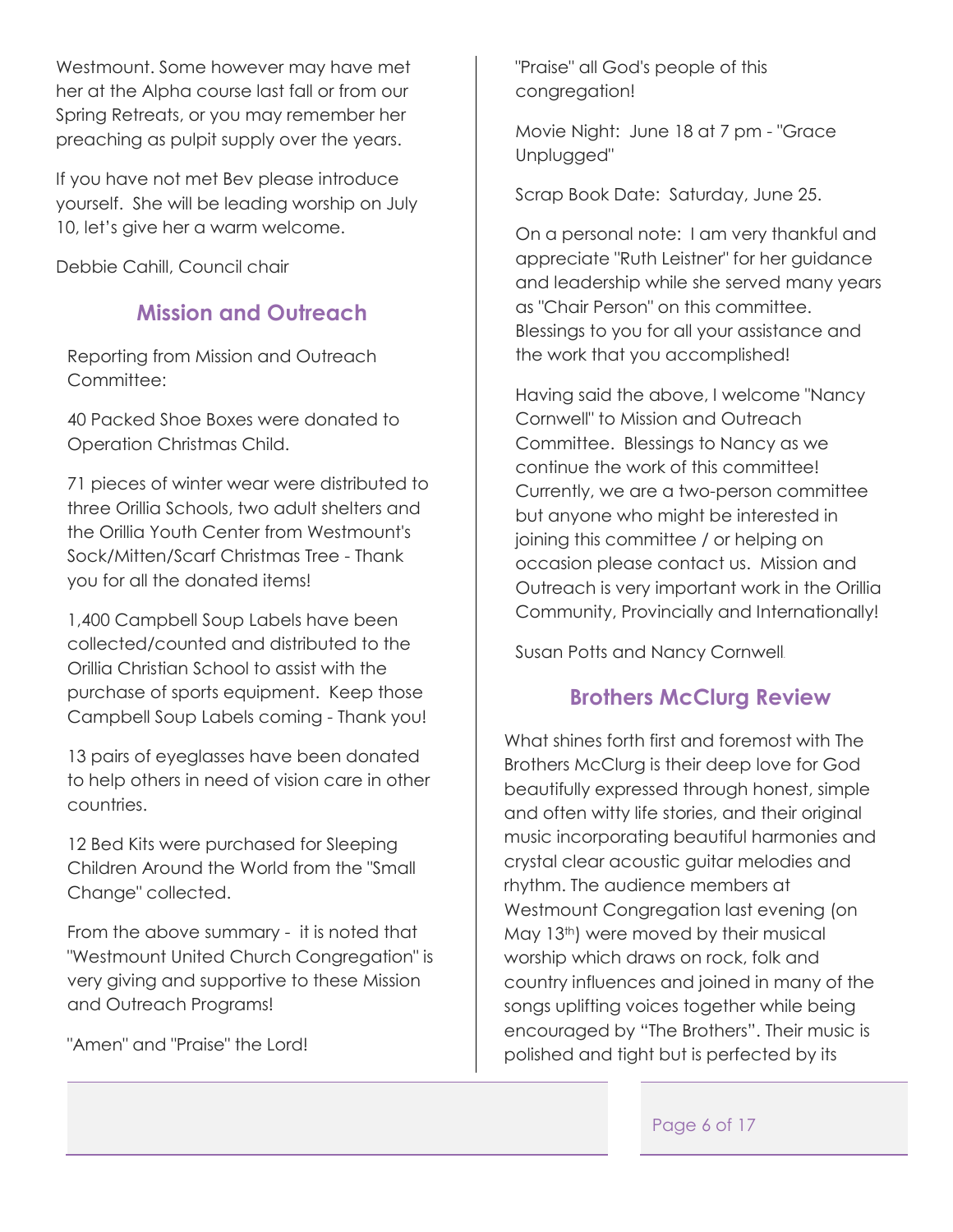honesty and heartfelt expression. After making a connection with members of Orillia's 'Awesome Revelation Band', who have been playing Brothers McClurg tunes "On The Rock" and "Take heart" at Sunday worship, Brothers McClurg came to Orillia last night as part of their "On The Road Again Tour 2016/2017". The lyrics from "You shine through" are telling, "Through the cracks in all of us, through the fractures and our dust, You shine through, You shine through". Many left the performance not only satisfied with an exceptional musical performance but also uplifted and encouraged in their faith! Mark Wed. Dec. 14<sup>th</sup> on your calendar, Brothers McClurg is returning to Westmount Congregation, Orillia to share music from their "Goin' Back To Bethlehem" CD released in Dec. 2015 and will be joined by Orillia's Awesome Revelation Band for a couple of tunes too!

Thank you to all who volunteered their time, energy, hospitality and cooking skills, technical and musical skills to make this evening a resounding success. God works through willing members such as all of you to create something beautiful for our church members and community!







# **Seven Reasons You Don't Want to Skip Church on Sunday**

#### **Summarized from an article written by AUTHOR: Matt Kottman**

Why is gathering together as a body of believers on Sunday so important? Because we serve a great God, and anything can happen on any given Sunday!

There is something special about Sunday morning. It is quite possibly the only time in the week the whole church gathers together. That provides a tremendous opportunity for

#### Page 7 of 17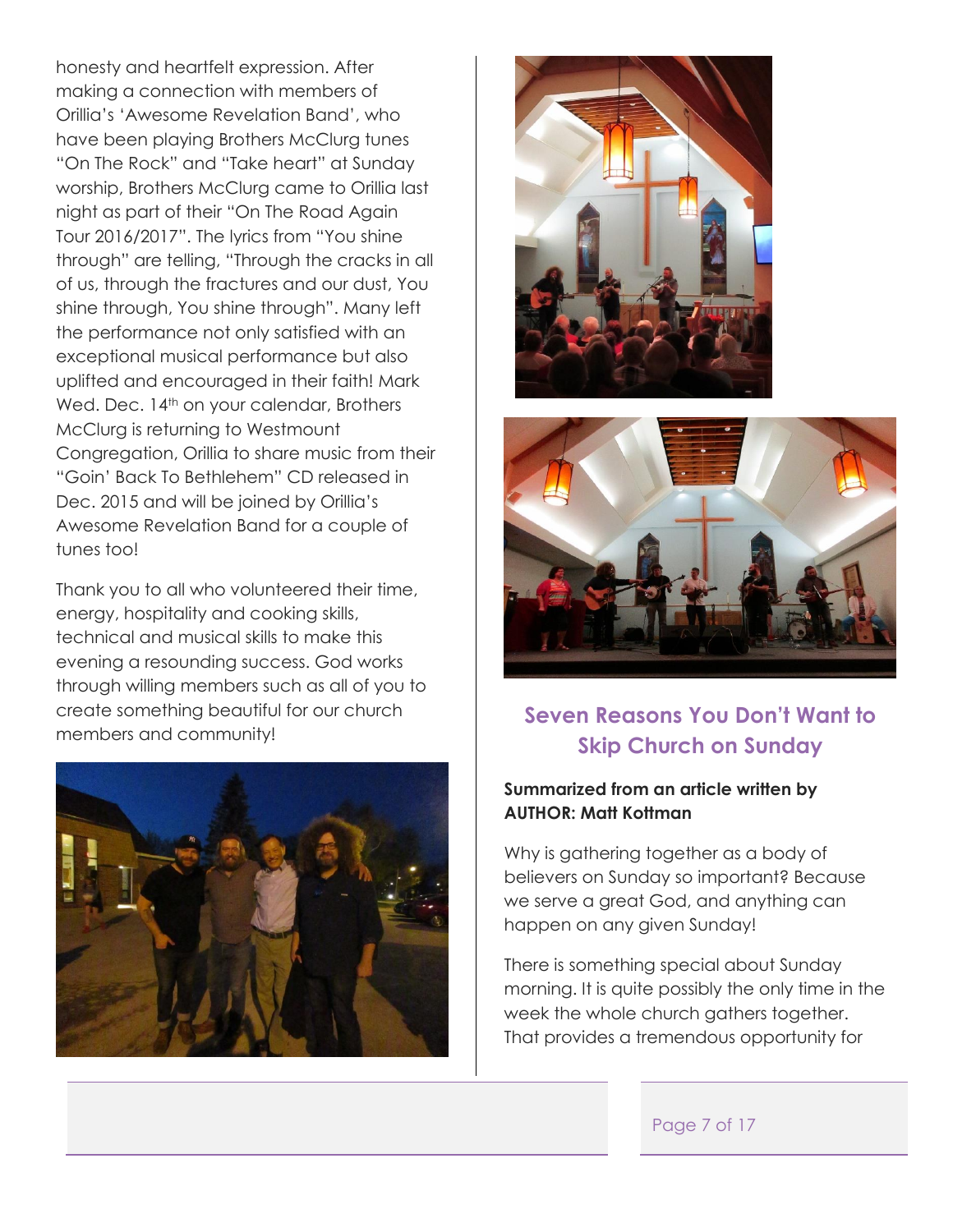the Spirit of God to work in the midst of His Church.

Here are seven things that we can be intentional about on any given Sunday.

# **1. COME READY TO SERVE ON ANY GIVEN SUNDAY**

God has gifted each member of the body. When the church is gathered, there is compounded opportunity to serve others.

An indication that you may be coming for the wrong reasons is if you say, "I don't get anything out of Sundays." Unfortunately, in our consumer culture, we look at Sundays as a time to get, but we are called to give of ourselves for the benefit of the body (Eph 4:16).

## **2. COME WILLING TO BE SERVED ON ANY GIVEN SUNDAY**

People often tend to fall into one of two camps. Either they are in the needy camp, where they want to be served instead of serving others, or they fall into the selfsufficient camp, where they arrogantly hide their neediness behind the cloak of service.

We are to serve and to be served. On Sundays, we allow others to serve us by not hiding behind the I'm OK, you're OK mask. We are people in need of grace, helping people in need of grace.

# **3. COME TO HEAR GOD'S PROPHETIC WORD ON ANY GIVEN SUNDAY**

Hearing the Word of God preached is hearing God's word applied to our lives. God speaks to his church through the sermon, and you are part of that church. Of course, we can listen to mp3's and radio broadcasts, but there is something particular from the Lord for a particular congregation at a particular time.

# **4. COME TO AFFIRM OUR MUTUAL FAITH ON ANY GIVEN SUNDAY**

There is something powerful about the corporate affirmation of truth. Throughout the week, many struggle as the sole Christian in the workplace or in the family. Even when there are a couple other Christians, they are still a small band.

King David said, "We used to take sweet counsel together; within God's house we walked in the throng" (Psalm 55:14). There was a sense of identity and mission in the church gathered.

In a world where Christ is marginalized, gathering together to affirm our mutual faith equips us as we scatter back into our mission fields.

## **5. COME TO GIVE YOUR BEST ON ANY GIVEN SUNDAY**

It is interesting that a lot of what happened in the early church, happened on Sundays. It was the first day of the week, a day of celebrating being a new creation (creation started on the first day of the week, Gen 1:3). They partook of communion (Acts 20:7), and they gave financially on Sunday (1 Cor 16:2). There was a sense that this day was important.

It was not another day of the week. It was the day of the week.

Many people these days want to downplay Sundays and say every day is important. I would agree that every day is important, and if our faith is only ever lived out actively on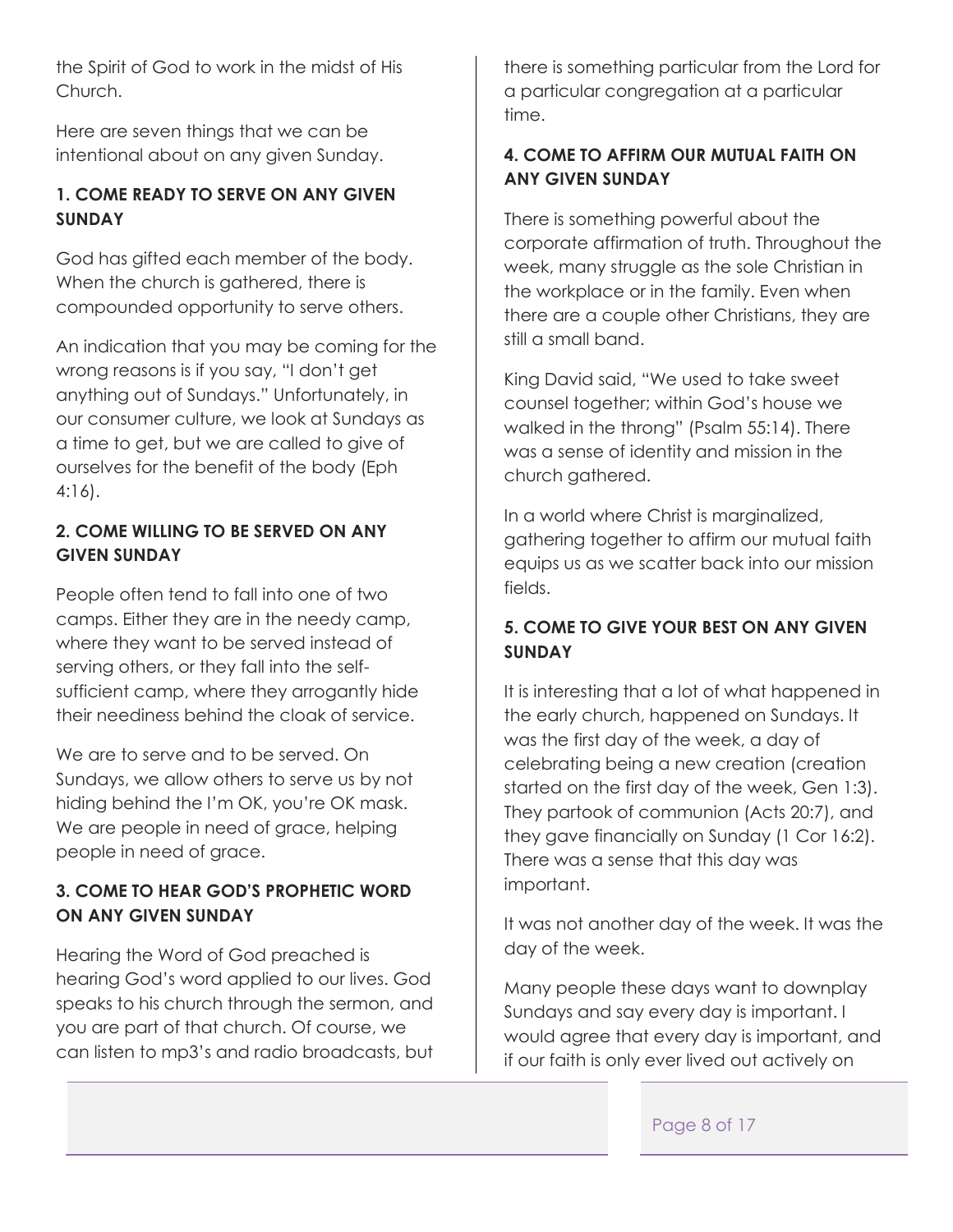Sunday, that indicates a heart problem. But there is no doubt that the church throughout history had a designated day of gathered worship. This is the first fruits of our week, and we are called to give the Lord the first fruits (Pro 3:9).

# **6. COME TO STIR UP ONE ANOTHER'S FAITH ON ANY GIVEN SUNDAY**

Sunday is a day when the priests minister to the people. The Scriptures teach that we are a kingdom of priests (Rev 1:6). That means I am a priest to the individuals in my local church, and they are priests to me. We are called to act redemptively in one another's lives. If we are not gathering, the author of Hebrews tells us that our faith stagnates (Heb 10:19-25).

As a pastor, I have seen a pattern, where those who are not committed to gathering together are usually those whose faith is struggling.

They do not have joy or holy passion, and it's not a surprise, because these qualities are meant to be cultivated within the community.

Everyone has days they would rather isolate themselves, and I am no exception. However, time and again, being with my church family has strengthened me, corrected me and stirred me toward love and good works.

## **7. COME TO LOVE ONE ANOTHER ON ANY GIVEN SUNDAY**

Remember, we are called to love one another.

It is difficult to do this while avoiding one another. Loving the congregation by joining with them is saying, "Our time together matters." Loving the leadership of the church

through attendance and actively serving is saying, "I am with you in this ministry." We love by purposing it in our hearts to leave our spheres of comfort and enter other people's spheres of pain. Most of all, we love Jesus by proclaiming on any given Sunday, "Here we are, a people called by your name for your glory."

Sundays are special, not to the neglect of other days, rather to the opportunity especially afforded the Church of God as they make a point in their week to gather together in the name of Jesus. In your church, consider how any given Sunday can be an opportunity for the work of God, through His people, to be expressed to the praise of His glorious grace!

Submitted by: Sandy Patrick

# **Spring Retreat 2016**

Westmount's Spring Retreat was held on April 16<sup>th</sup>. The theme this year was "The Bread of Life." There were over 50 people attending, two keynote speakers, 4 small discussion groups, great food, and an amazing worship time with Awesome Revelation.

It was so nice to see so many back to the retreat for the 3<sup>rd</sup> time and to see many new faces.

I have included the result of the evaluation sheets so to show you what this experience was like for the participants.

Debbie Cahill

Page 9 of 17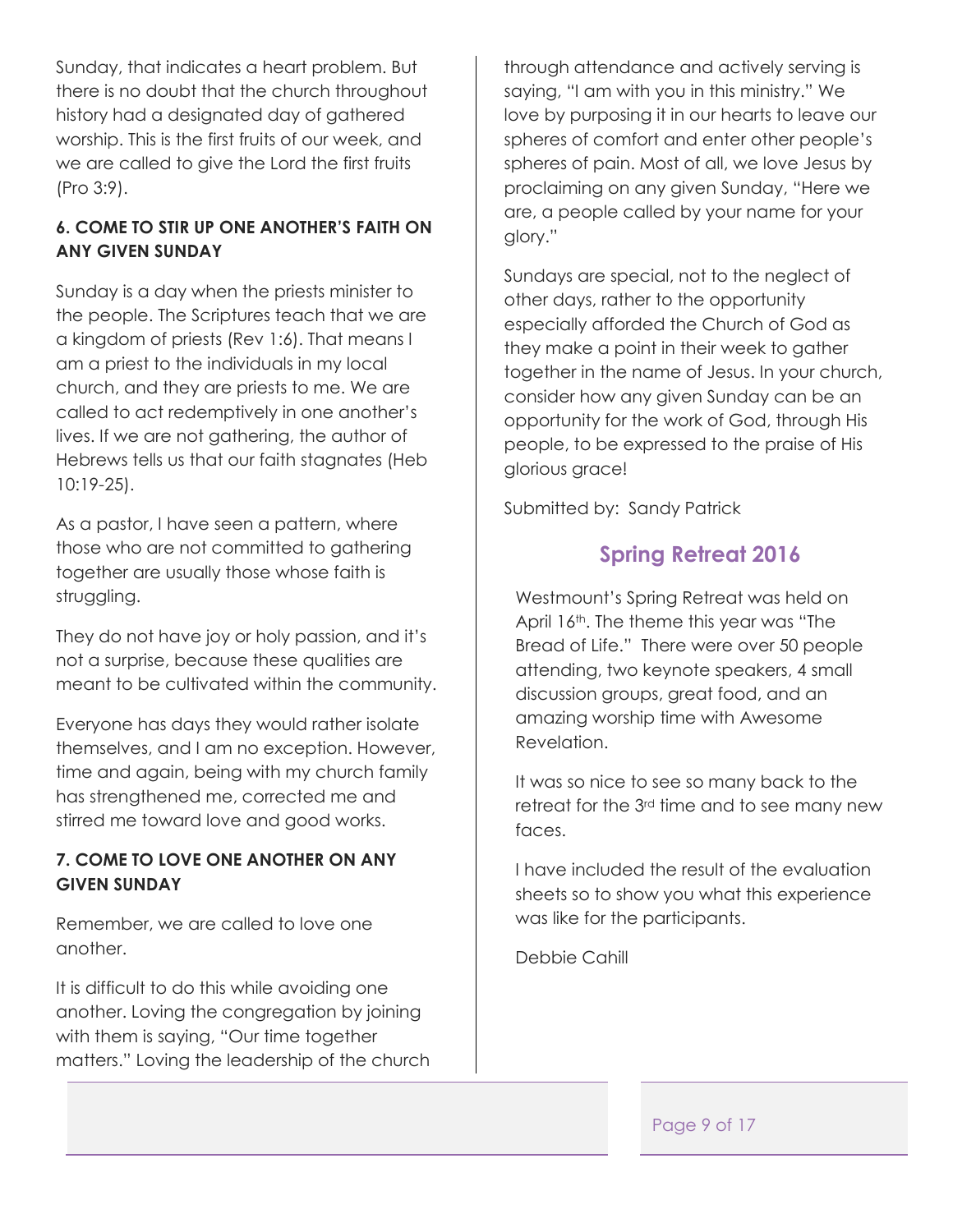## **2016 SPRING RETREAT EVALUATION SUMMARY**

#### **Overall**

Great day / Awesome / Blessed / Refreshing / Warm, welcoming, relaxing atmosphere

Well-organized / Good balance of food for body and soul / Thanks to the planning committee

Fed physically and spiritually / Spirit-filled & portrayed the love of God

I felt the Spirit among us all day

A day I'll never forget / Great leadership / Questions answered

A happy experience surrounded by sisters and brothers in Christ

Good balance of serious thought and relaxing laughter

It was nice to have time to enjoy some sun and fellowship outside

This was my first time at Spring retreat – but won't be my last

I think this is what it will be like in heaven – one big family present with God – celebrating,

talking, singing, praising, and asking questions

Several churches drawn together in love – evidence of unity and peace within the Body of Christ

I liked the one-day format – allowed me to retain more / Start and end time good

The day flowed smoothly - everything on schedule without any sense of being rushed

I liked having just one group session

I liked meeting new people

#### **Yoga**

Great / Relaxing / Enjoyable / Started the day off well / Thank you Sandy

#### **Worship Times**

Loved it – everyone participated

Choir - well-prepared – alive – Thanks Heather and Shelley for your leadership

Awesome Revelation – well-named – always a treat to enjoy this talented band

It is obvious both groups enjoy praising the Lord



#### **Messages**

Reminder to gather manna daily / hidden but easily found - when I seek Him with all my heart

Interesting / informative / Encouraging / Inspiring - made me think

Helped me realize I just need to believe, trust and obey / God likes me just the way I am

#### Page 10 of 17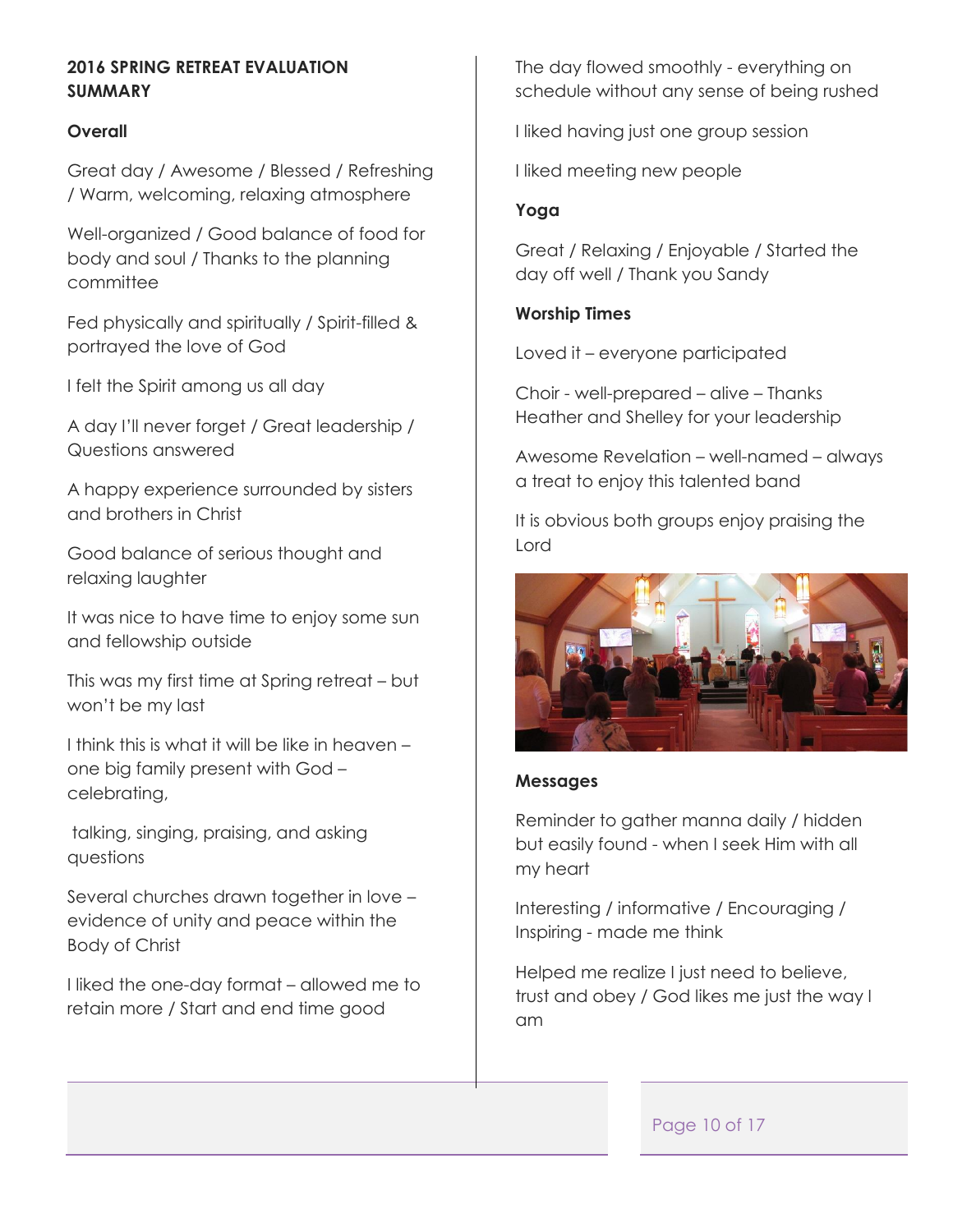Reinforced and strengthened my faith - Great Scriptures

Good to hear two ministers - two different, yet similar, perspectives on the "Bread of Life"

Appreciated seeing the close relationship between the "manna" and the "Bread of Life"

30-minute message is a good length – both speakers covered a lot, but made it all quite clear



#### **Small Group**

Wonderful fellowship / felt safe and accepted / enjoyed people of various denominations

Educational / Honesty / Christian faith and love in action / Beautiful prayer

Encouraging to hear that all struggle with daily problems – but we are supported by the love of Christ and of each other

Thank you: Rev Rhee for being so willing to teach us /Jackie for your active listening skills

Thank God for my church that helps me recharge - surrounded by non-believers is so draining

#### **Food**

Great / Awesome / Wonderful / Plentiful / Fresh / Lots of choices

Appreciated the flavoured water

WCW always so gracious and obliging – always lots to satisfy everyone's needs



## **I Resolve**

To live today worry-free / God is in charge / Let God take care of the future

To accept God's will and follow it with His help and guidance

To listen carefully and obey God's instruction

To apply the "trust and obey" concept to more aspects of my life

To begin a new lifestyle with Christ as my focus

To seek God in prayer and in His Word

To be open to the Holy Spirit

**Hope to see everyone next year and bring a friend!**

## Page 11 of 17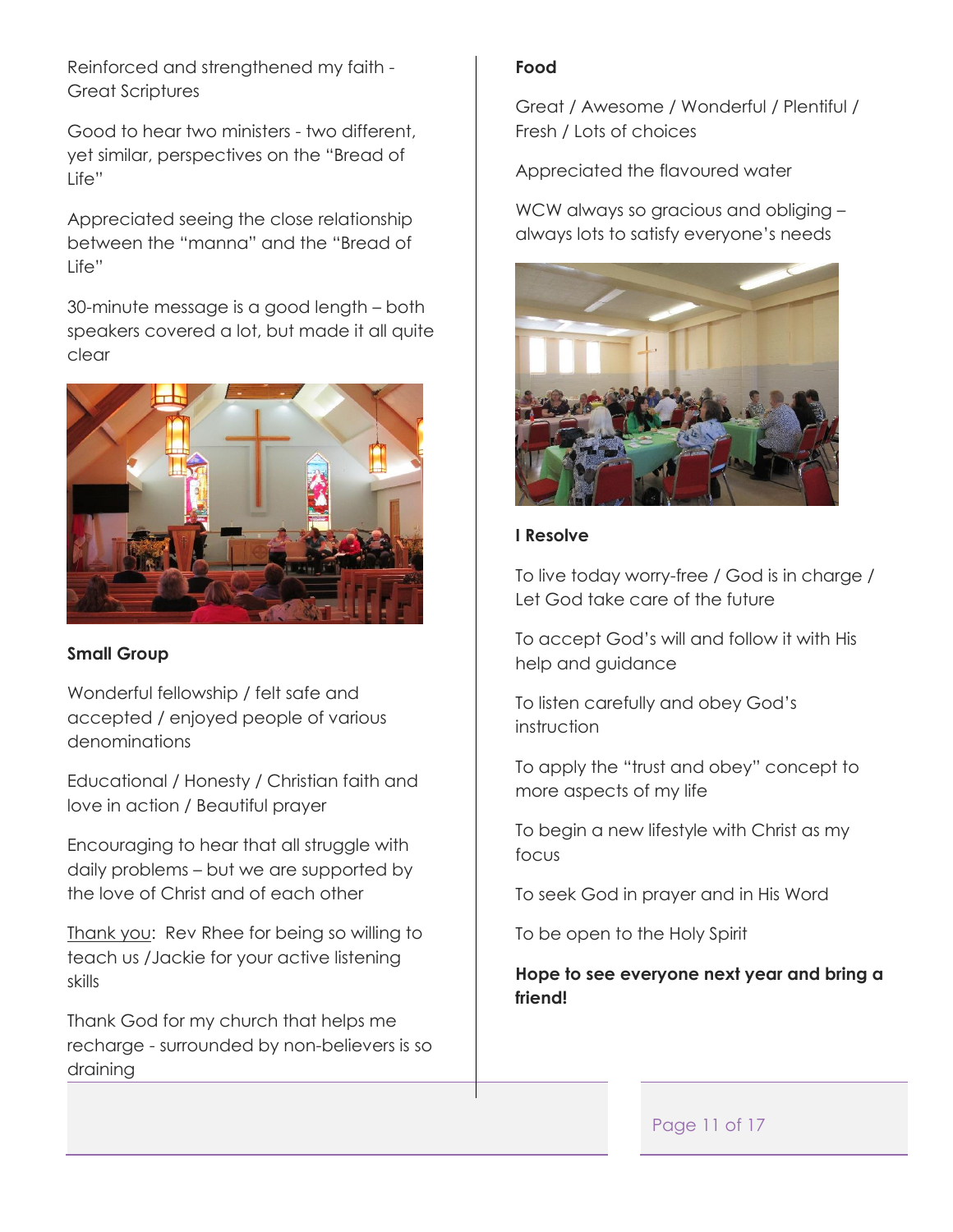# **WESTMOUNT HISTORY**

**Did you know?**

- **1954 – Westmount began as an outgrowth of St. Paul's United Church's "Forward Movement" campaign.**
- **1948 – Miss Helen Langman donated property at the corner of Linwood and the Fourth Concession (known today as Westmount Drive). Subsequently, the adjacent property was purchased.**
- **1953 – These properties were exchanged for a larger piece of property two blocks north and across the road (the present location). This property held a barn and a very small house. Deaconess Phyllis Sykes resided in the house, better known as 'The Cottage", where she organized the Sunday School and midweek activities. The barn was renovated to accommodate the many groups of the church as attendance grew.**
- **1954 – The barn was bulging with people and a new larger building was needed. Plans for a new building to accommodate 300 people were completed. The building would be 35 feet wide and 75 feet deep with an estimated cost of \$40,000.**



- **1954 – July 13th, the sod was turned for "Westmount Hall".**
- **1954 – September 10th, Rev. W. B. Bugden laid the Corner stone.**
- **1954 – Rev. Harold Davies, Assistant Minister at St. Paul's United Church held the first regular 11:00 am service at Westmount and in July of 1955 was called to Westmount.**
- **1957 – Presbytery was requested to recognize Westmount as a self-supporting pastoral charge in Simcoe Presbytery.**
- **1958 – The property and building were transferred from St. Paul's to Westmount. The power of vision, faith and willing workers resulted in 233 "Original Signers" on the Westmount Charter Roll and June 15th officially became the Anniversary date as a congregation.**

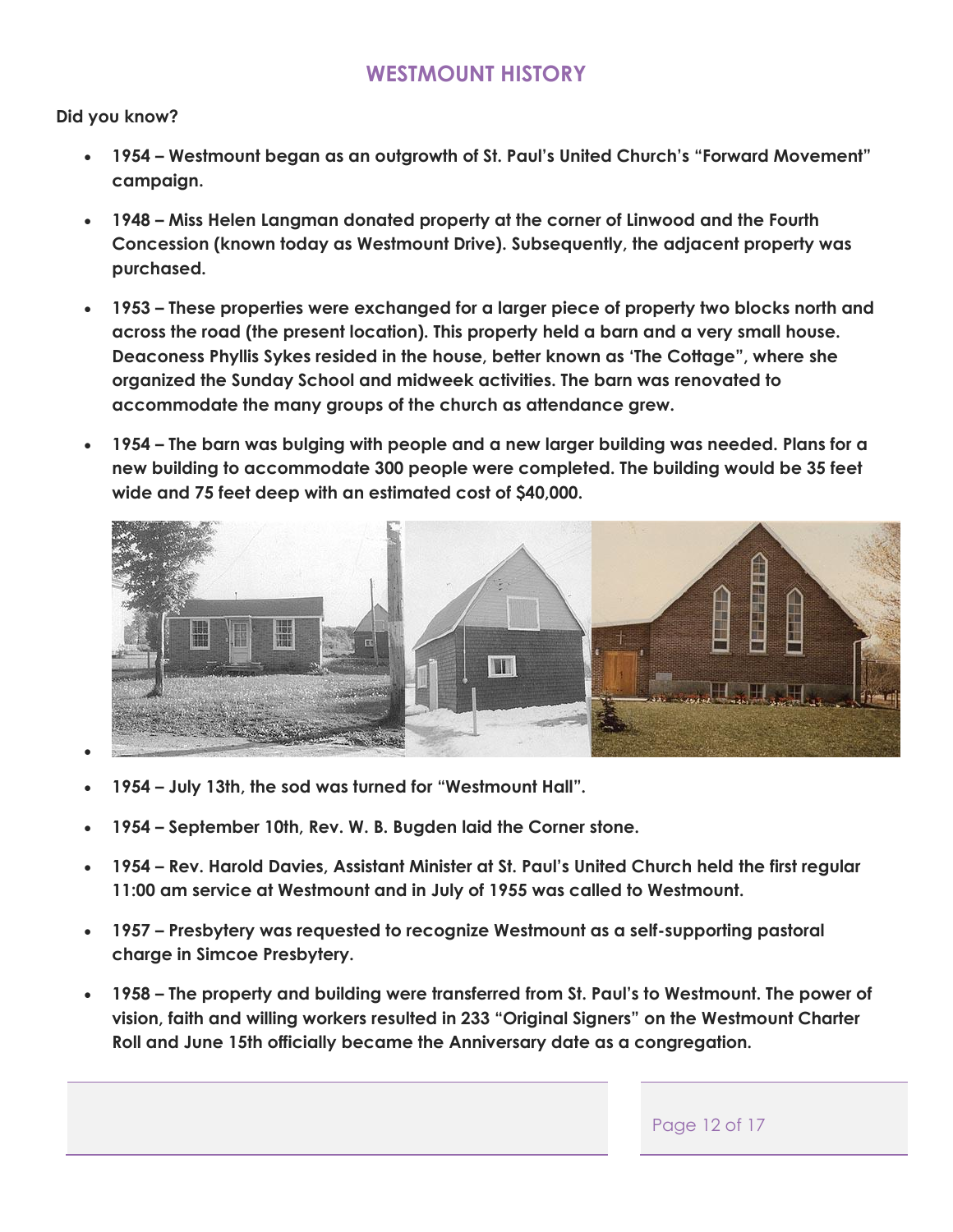- **1959 – January 28th, the first congregational meeting of Westmount was held.**
- **1961 – New Conn organ dedicated.**
- **1964 – The church's interior was renovated including installation of pews and carpets and removal of the original stage, where the back pews are now located.**
- **1964 – Cubs and Scouts was sponsored by the Westmount Men's Club.**
- **1968 – New Assembly Hall addition was completed.**
- **1969 – First "Westmount Views" Church Newsletter was published and the Church Directory of family photographs was compiled.**
- **1970 – First Congregational Picnic was held.**
- **1971 – New Hymn Books purchased.**
- **1972 – Official Board was changed to a "Council".**
- **1972 – Westmount transferred from Simcoe Presbytery to Muskoka Presbytery.**
- **1973 – A portion of the back property was sold.**
- **1974 – First United Church Women (UCW) Bazaar was held.**
- **1975 – Hi-C youth group and l and ll Adult Social Clubs were organized.**
- **1976 – Public address and recording system was installed, sermons were taped and the Church library was opened.**
- **1977 – Task force formed to set-up Telecare.**
- **1978 – 20th Anniversary celebrated and an upright piano was purchased.**
- **1979 – 25th anniversary of the Sunday School, Student Minister Michael Hart was hired for the summer and a church baseball team was formed.**
- **1980 – Westmount sponsored the Mac family from Vietnam and their baby was born 2 days after their arrival. In 1983 the family received their Canadian citizenship papers.**
- **1981 – A weekly worship and Sunday School, supported by Westmount, began at Warminster Community Hall.**
- **1981 – Summer ministerial assistants Rudy and Marny Pohl were hired.**
- **1981 – The "Couple's Club" changed to "Westmount Club" to include singles.**
- **1982 – Irene Ramsay hired as summer assistant.**

#### Page 13 of 17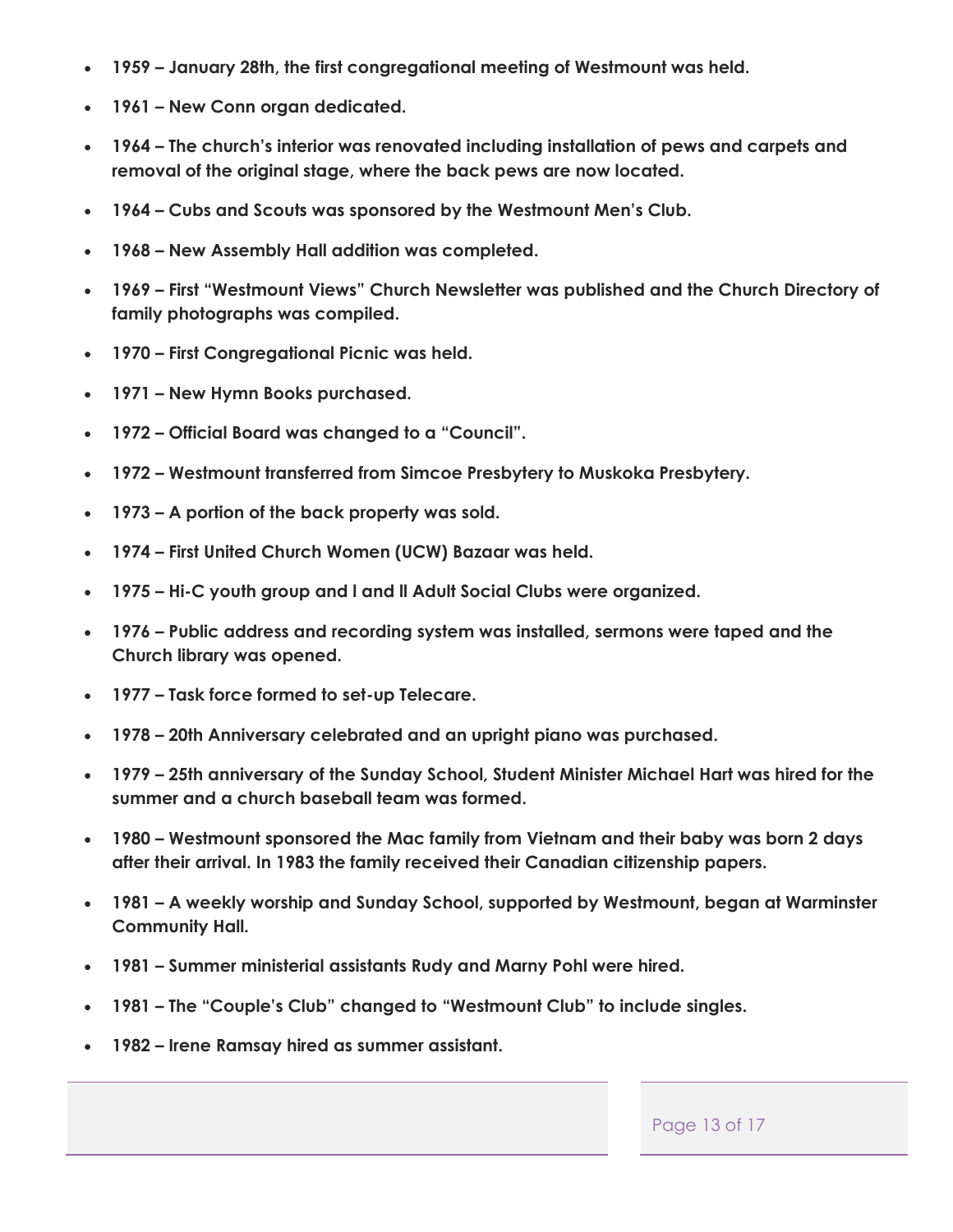- **1982 – "Inclusive language" and "Confessing Our Faith" were studied thoroughly by Westmount.**
- **1984 – Current entrance to the Church was constructed.**
- **1985 – Updated public address system installed.**
- **1986 – Wheel chair lift was installed.**
- **1986 – "Mission Alive!" held first Mission Fair in support of Sleeping Children Around the World.**
- **1987 – Carpeting installed in sanctuary and Westmount's float won first prize in the religious category in the Orillia Santa Claus Parade.**
- **1988 – Non-smoking policy adopted and auditorium steel chairs replaced with fabriccovered chairs.**
- **1988 – Declaration of Dissent and Intention forwarded to Muskoka Presbytery with respect to 32nd General Council's "New Statement on Membership, Ministry, and Human Sexuality".**
- **1990 – Pew cushions and air conditioner installed and Westmount Church designated an Emergency Shelter for Bestview (now Oak Terrace).**
- **1991 – New organ purchased and members participated in the Bible Society Walk-a-thon.**
- **1991 – "Statement of Faith" booklet completed.**
- **1991 – United Church Women withdrew from Muskoka Presbytery and became Westmount Church Women (WCW).**
- **1992 – Church was renamed "Westmount Congregation" declaring our theological beliefs within the United Church of Canada. Westmount Congregation joined the National Alliance of Covenanting Congregations.**
- **1992 – New hymnals, "The Worshiping Church" were purchased and the organ was replaced. First "Strawberry Shortcake Take-out" was held.**
- **1993 – "Coats for Kids" program was organized by Mission Alive!, computer and laser printer purchased, installation of stained glass windows.**
- **1994 – Baby grand piano purchased, Michelle Brotherton (sponsored candidate for ordination – ordained in 2000) formed the Westmount Youth Group, outdoor church sign erected, new Photo Directory published.**
- **1996 – Choir presented an original Christmas Cantata.**
- **1997 – Revised Constitution for Council was adopted, "Westmount After School Program" (WASP) formed.**

Page 14 of 17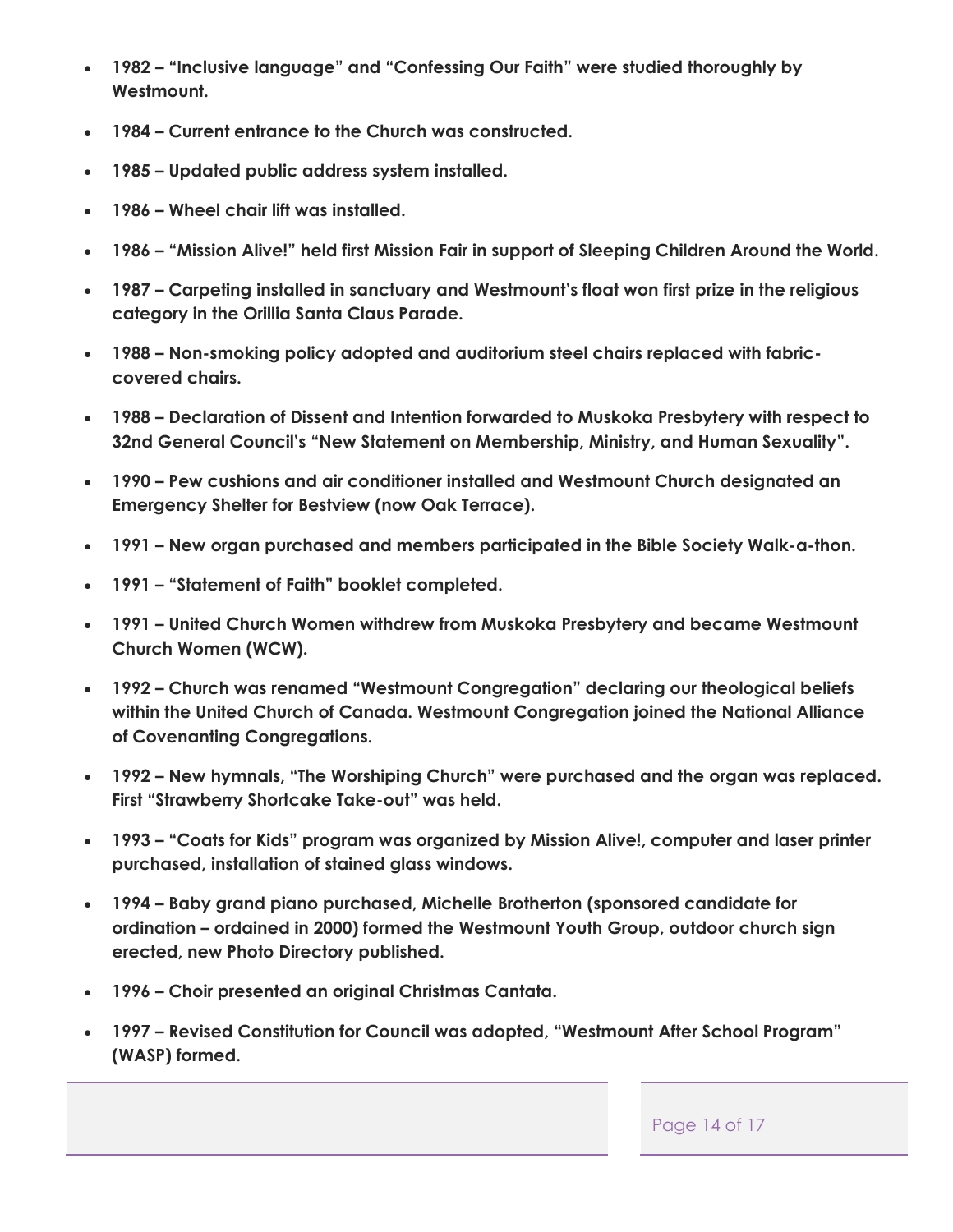- **1998 – First participated in Operation Christmas Child Shoe Box Program and central window at the front of the church was replaced with brick, wooden crosses were installed, with spotlights to highlight them.**
- **1999 – First Penny Jar fundraiser for Sleeping Children Around the World (SCAW).**
- **2000 – New Statement of Faith adopted: "We Are A Growing Family Serving Christ".**
- **2000 – Shuffleboard Court installed.**
- **2001 – Partnered with Forest Home and Regent Park United Churches to sponsor one unit in the outreach project of Couchiching Jubilee House.**
- **2002 – First Westmount Gloryfest was held, an evening of Christian musical entertainment for the community.**
- **2003 – Produced "Joseph and the Amazing Technicolor Dreamcoat" with the help of Ted Duff and many friends, participated in the Community Prayer Walk, new sound system and new steel roof installed.**
- **2004 – Fire Code Retrofit renovation began.**
- **2005 – Participated in "Love Orillia", an outreach to encourage random acts of kindness, new Photo Directory published.**
- **2006 – Fellowship Hour started, installed air conditioner for the sanctuary.**
- **2007 – Westmount Congregation's Constitution revised, newsletter became available via email and new carpeting installed in the lounge.**
- **2008 – Celebrated 50th Anniversary of Westmount Congregation, dedication of 50th Anniversary Quilt made by Westmount Quilters, Kathy Godfrey designed the 50th Anniversary logo.**

Page 15 of 17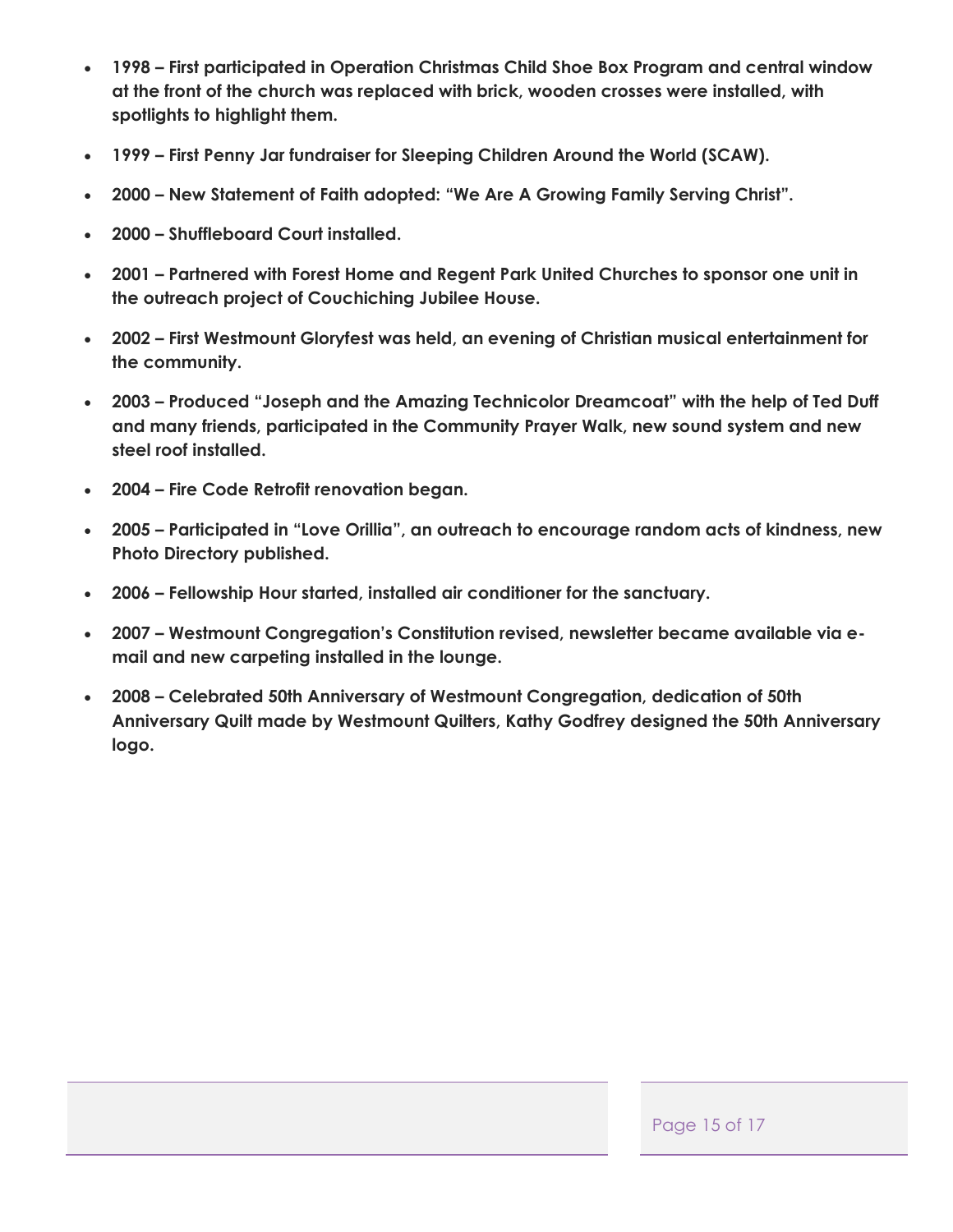## **Youngie, Me and Six Skunks - Doug Giles**

We would be six or seven when this took place. Youngie's brother penned up skunks along his dad's rail fence on the west side of his orchard and at this time he had six in a chicken wire pen. Youngie was ten days younger than me. Youngie was not supposed to tell me about the skunks or where they lived. Well, yes we were buddies; yes about four o'clock one nice day Youngie wanted to show me something I had not seen before. So we went along the rail fence to the pen and yes there were six beautiful skunks!!

We looked at them and talked to them. We also gave them chopped apples and they liked it. They did not seem to mind, well, so we decided to use a long stick. we put it through the top wire. I was on the fence guiding it and Youngie was behind me a few feet and up on a rock, passing the stick, I guided. Slowly the stick went between a skunk's hind legs, okay Youngie jumped on it. Well the skunk's backside hit the net and all six let us know what happs next.

Jumping, screaming Mommy!! - then I heard Youngie's mom as she was coming up the road and

she must have known what we were up to as she yelled at him, "You can't come home. I don't want you!" My mom was at the front door and told me I was not to go in the house front or back doors.

So the old round bath tubs were put out in our backyards, cold water, soap and tomato juice, then we scrubbed until all the skunk smell was gone!!

CONCLUSION: DON'T FORGET TO BURY YOUR STINKY CLOTHES BY THE RHUBARB PATCH!!!



## **A SKUNK - by Jim Dack (passed away Sept. 26, 2015)**

There is a little critter It is mostly seen at night Its perfume is strong and bitter Its colour is black and white

The kitty looks appealing He is armed with potent junk His aroma is what's revealing He is known as a common skunk.

Now to know about this feller I am sure your heart will rend

Page 16 of 17